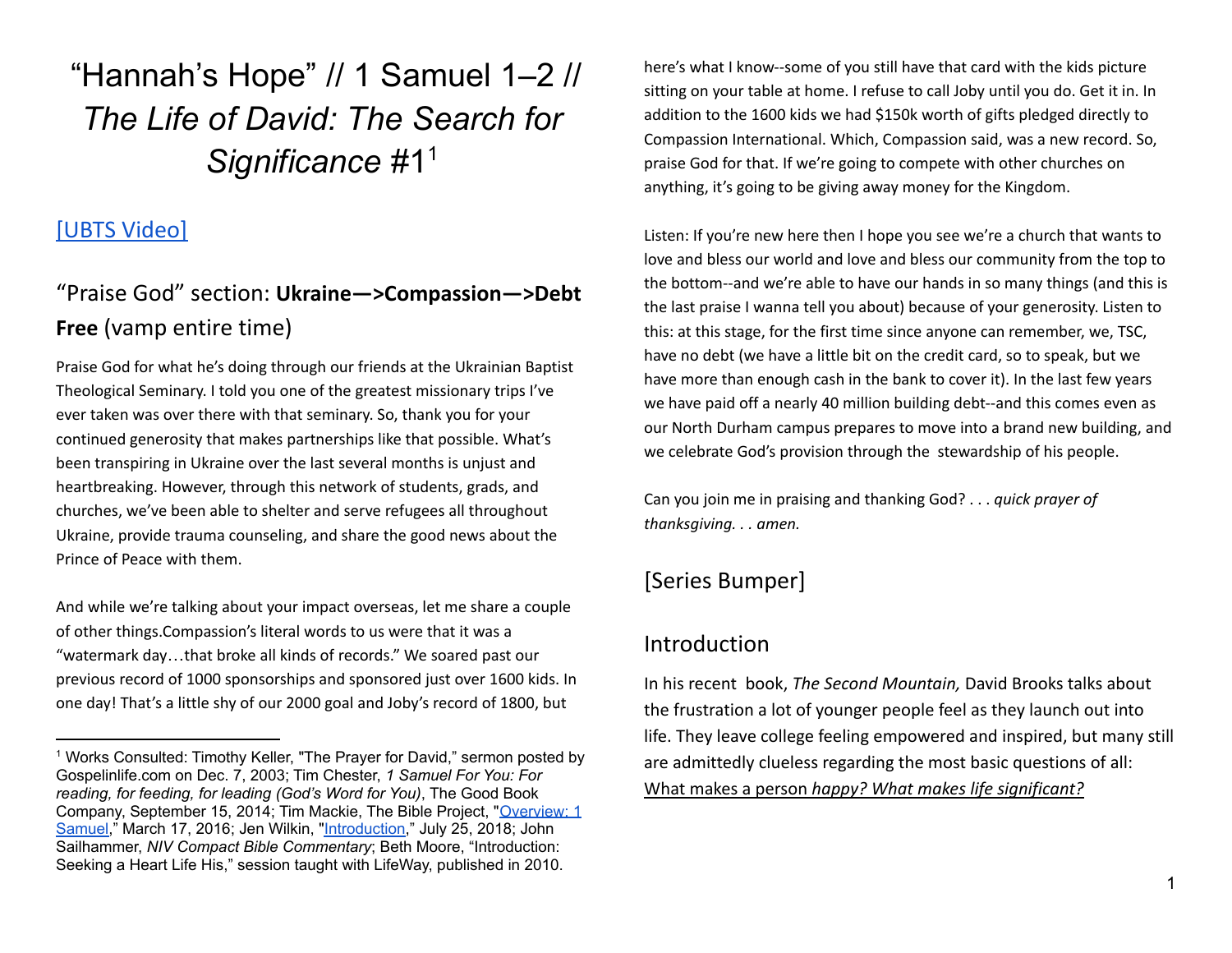**Brooks writes,** *"Many young people are graduating into limbo. Floating and plagued by uncertainty, they want to know what specifically they should do with their lives.*

*So we hand them the great empty box of freedom! Freedom, we say, leads to happiness! We're not going to impose anything on you or tell you what to do. Enjoy your freedom! After a few months, the students put down that empty box because they are drowning in freedom. What they want is direction. What is my freedom for? How do I know which path is my path?*

#### *So we hand them another big box of nothing—the big box of*

*possibility! Your future is limitless, we tell them! You can do anything you set your mind to! The journey is the destination! Take risks! Be audacious! But this mantra doesn't help them very long, either. If you don't know what your life is for, how does it help to be told that your future is limitless? What they desire more than freedom is wisdom. What is life for? What makes it good? Worthy?*

*So we hand them the empty box of authenticity: Look inside yourself! Find your true inner passion. You are amazing--a snowflake, a sunbeam, a skittle! Find your truth.*

*This is useless, too, because the 'you' we tell them to consult for life's answers is the very thing that hasn't yet formed yet. So they put down that empty box and ask, What cause can I devote myself to that will inspire me and give meaning and direction to my life?*

*At this point we hand them the emptiest box of all—the box of autonomy. You are on your own: It's up to you to define your own* *values. No one else can tell you what's right or wrong for you. Discover your story.*

## *How is it that in regards to the biggest question of all ["Where can I find significance?], we have nothing to say?"*

**I can't think of a better set-up for our study of the life of David. 1 Samuel, everybody, if you have your Bibles.** This weekend we're beginning a new series through 1-2 Samuel, following the life of King David.

#### **To say David is important in the Bible would be a massive**

**understatement**. We have more biographical material on David than any other person in the Bible except Jesus. Outside the narratives of his life in 1–2 Samuel, David gets brought up 241 more times in the Bible--182x in the OT and 59x in the New.

To the Jewish people, David was more than just a historical figure--he was an icon, a symbol of Israel's past greatness and her future hope. His story has all the elements of an epic drama: he begins his life as an obscure shepherd boy, the runt of Jesse's seven sons; and yet, through a stunning act of courage he becomes a warrior who defeats the massive giant Goliath. He goes on from there to become the most popular person in Israel and then Israel's greatest king. In addition to being Israel's greatest statesman, and warrior, he was also her most prolific songwriter. God describes David as "a man after my own heart," yet his personal sins devastated not only his own life but also the nation itself.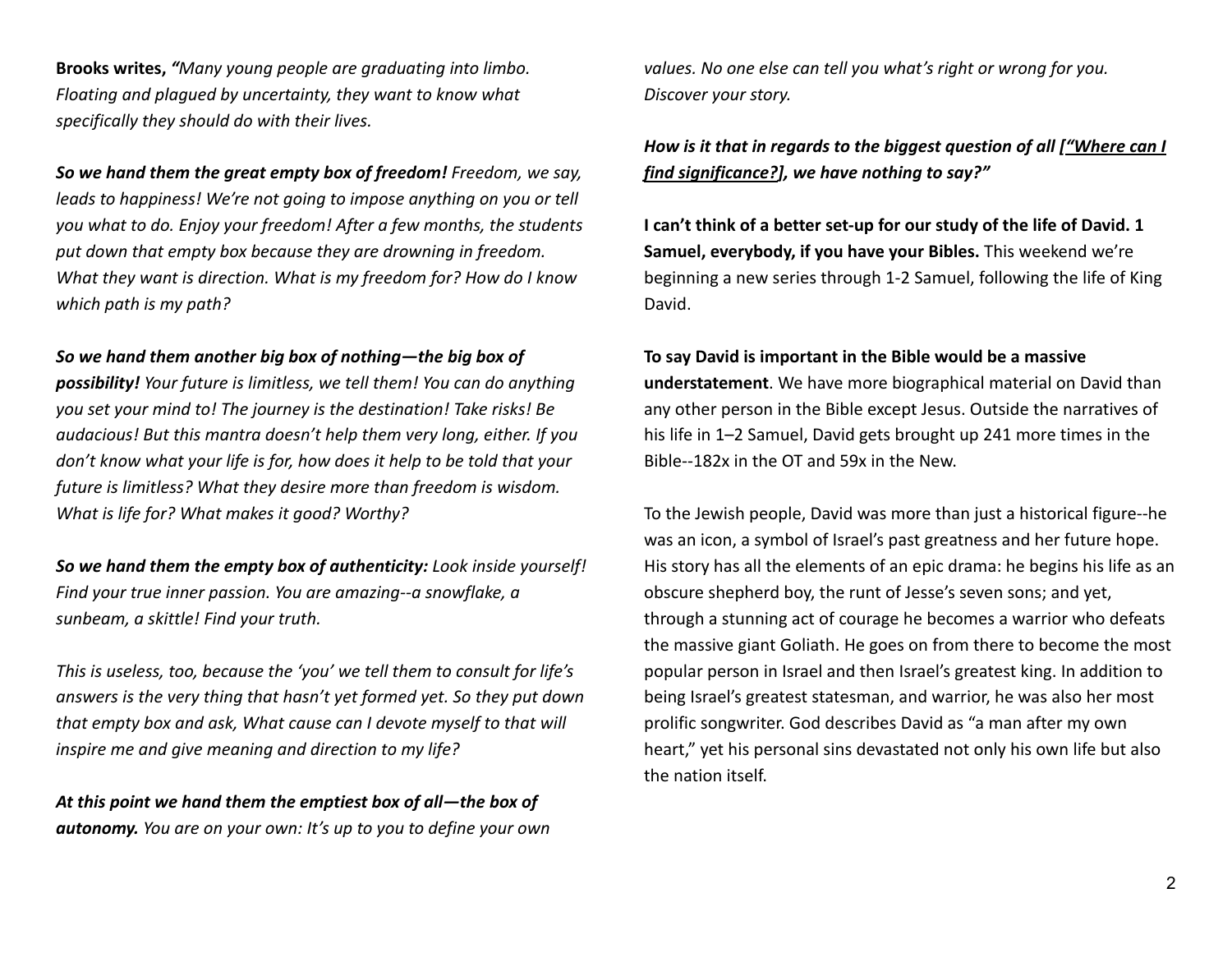The story of David for us, however, is more than just the interesting story of a great man. **David's story lays down for us the pattern of salvation**. It creates a silhouette the Messiah will one day step into.

David's story occurs at a time when Israel has begun to demand a King. Up until this point, you see, God had been their King, but Israel now wants a King like the other nations--a king who will give them a sense of national pride, a king who (they believe) will guarantee them prosperity and security.

And that's where David's story connects to yours. Because, you see, we're also searching for those 3 things: *Identity, Security, Happiness*.

- *Identity:* All of us are looking for something that gives us a sense of self-worth, significance. What is that for you? Is it how smart you are? How much money you have? How pretty you are? How healthy and intact your family is? Are you the kind of person who is always comparing themselves to others? Your whole day can be ruined by catching a glimpse of someone on Instagram who looks better than you, has more friends than you, or whose house is prettier? Some lady you know posts a picture of the new brownies she made, and you stare at the picture, but you are not looking at those brownies, you are looking through those brownies at the amazing kitchen behind it and wondering, "Why don't I have a kitchen like that?" Your self-worth constantly rises and falls based on how well you stack up. How your kids are doing. Or, how about this: are you the kind of person whose self-worth is on the line in every competition--you are the kind of person who can't stand losing because a loss feels like a verdict on your worth?
- *Security*: What do you look to to tell you the future is going to be ok? Fill in this blank: "As long as I have The Manuscripting

will be alright." My job; my 401K; my family; my wife; my health. Maybe it's just you: I'm so amazing, that even if I lost everything, I could start over and rebuild.

● *Happiness*: What makes life right now feel like it's worth living to you? What is the one thing that, without that thing, you wouldn't really want to go on? Finish this sentence: "I couldn't imagine a good life without **Exercise** 2014. The Marriage. Money. Success. Freedom. The admiration of my community. The approval of my family.

The search for these 3 things--identity, security and happiness--is what our generation yearns for, and what the story of David is all about.

**Which is why David's story** opens up with another story that, at first, seems pretty random. It's a story about a childless woman really down on her luck. Her name is Hannah, and her story sets up for us the whole David narrative. Every theme in David's life is going to be introduced in this story. We're going to break down this story into Hannah's hurt, Hannah's hope, Hannah's praise, and Hannah's promise.<sup>2</sup>

First,

#### I. Hannah's Hurt

*[1:2] Elkanah had two wives* (BTW, polygamy is never condoned in the Bible, but it is tolerated. Just about every time you see it, it causes problems, like it will in this story. The ideal is what God created in the

 $2$  Tim Keller describes Hannah's story in 3 basic movements: Hannah's Pain, Hannah's Hope, and Hannah's Song, and I think that's a good outline to use.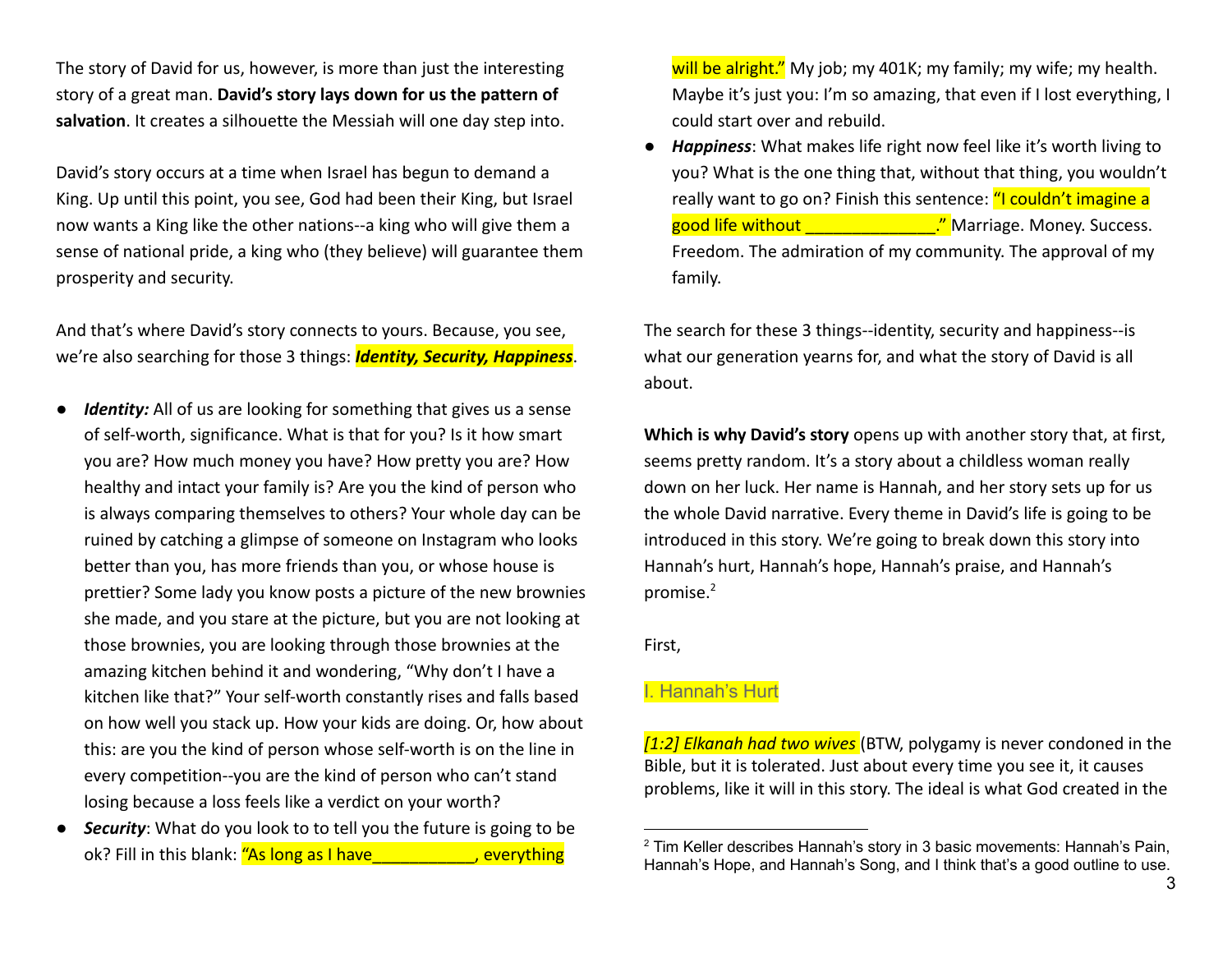Garden of Eden--one man and one woman, united for life. But Elkanah has two wives…)*. The name of (one of the wives) the one was Hannah, and the name of the other, (PANINI) Peninnah* (She was great at making sandwiches. That's probably not how you pronounce her name, but it's how I read it. Actually in Hebrew it would be Pe-NIGH-nah)*. And Peninnah had children, but Hannah had no children. [3] Now he (Elkanah) used to go up year by year from his city to worship and to sacrifice to the LORD of hosts at Shiloh… [4] And on the day when Elkanah sacrificed, he would give portions to Peninnah, his wife and to all her sons and daughters. [5] But to Hannah he gave a double portion, because he loved her,*

Which strikes me as an odd way of showing affection, doesn't it? The plate of your favorite wife comes by and you give her *2* scoops of mashed potatoes and then wink at her? 2 hot dogs. I guess that communicated back then.

*… though the LORD had closed her womb.* That's Hannah's hurt. She's barren. *[6] And her rival used to provoke her grievously to irritate her, because the LORD had closed her womb.* Who had closed it? The Lord. Because of something Hannah had done? No, God had done it for his purposes and his glory.

*[7] So it went on year by year. As often as she (Hannah) went up to the house of the LORD, she (Peninnah) used to provoke her. Therefore Hannah wept and would not eat.*

**Hannah's hurt was so bad she couldn't even eat.** Childlessness is difficult for any woman in any culture, but in that society, that was literally the worst affliction a woman could endure. **For a number of reasons, some of them purely practical**:

● **First, the society was agrarian**, which meant the more sons you had, the more workers you had to work the land, and so the more income you generated for your family. More children meant greater prosperity.

- Furthermore, this is also an age, remember, before social **security or 401K's or retirement homes**--wich meant your children were your retirement plan. The more kids you had, the better you'd be taken care of in old age. That's my plan, too, btw. I always tell our kids, I just need one of you to strike it rich. That's all I ask.
- **On top of that, the economic and military health of the nation was dependent on more children being born**. Thus, the more children a woman had, the more she was considered a blessing to the nation and the more respect she commanded.
- **Finally, for Israelites, there was the whole promise of God of an eternal inheritance thing**--this land had been given to Israelits families forever, and your family's portion of it was contingent on you having sons to hand the land down to. If you didn't have sons, it was like your family was being cut off from that inheritance.

**You feeling this? Having kids was the main thing a woman did back then; the main way she brought value.** Old Testament scholar Walter Brueggemann says it like this: *"Barrenness in any ancient text is the effective metaphor of hopelessness, for without children, there was no foreseeable future for yourself, for your family, or for your people."*

Now, I know you feel all self-righteous like we've progressed beyond this, and we have, but we have our own new versions of this, and for now the point is that *the primary thing that gave women value in that culture,* Hannah had none of. Does that make sense? **And what made matters worse is that her rival, Panini, had lots of kids and used that to** *torment* **her.**

● The word "grievously irritate" in vs. 6 is not a "you're getting on my nerves, stop leaving the toilet set up" kind of irritation. In Hebrew this phrase means literally "to roar" or "to thunder." (Interestingly, this is the only place where this word is applied to someone's inner condition--usually the word is used to describe an *actual* storm--like a hurricane!).<sup>3</sup>

<sup>3</sup> Tim Keller, *The Prayer for David,* MP3.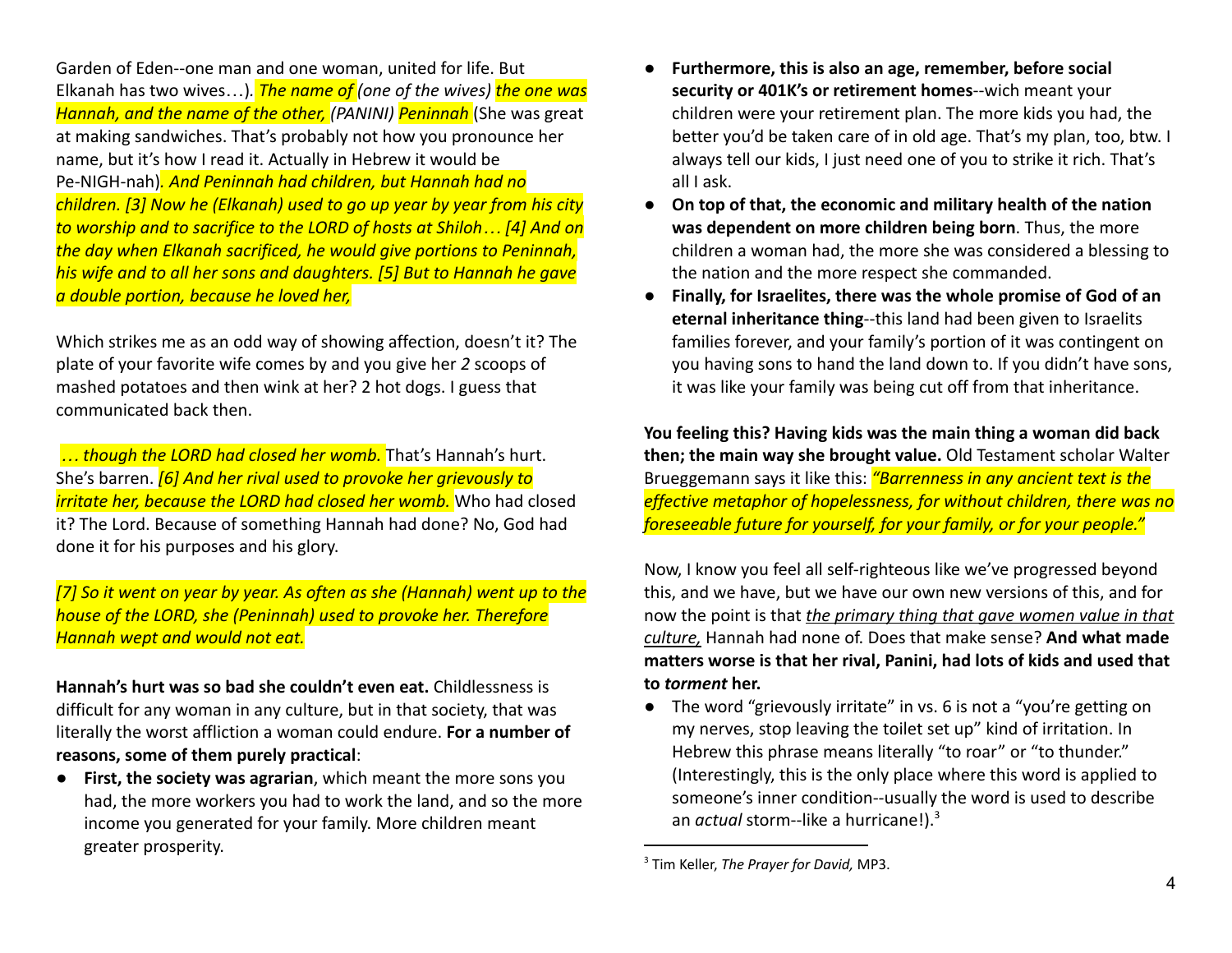● **This is what Hannah feels like on the inside.** Her heart is a tormented hurricane of unhappiness, frustration and insecurity.

Verse 7 says she was so depressed she couldn't even eat! Vs. 10 she was "deeply distressed and wept bitterly." And she prayed about it. She asked God to show her what she'd done to anger him, what she needed to change. She made vows to God about what she'd do if she had a kid. But heaven was silent.

Vs. 6 says that Panini's provocations were continual: Oh, Hannah, could you do the dishes tonight? With all these kids, you know, I am just *so* tired... We all have our roles in this marriage; mine is to have kids; yours is to do the dishes. On the Christmas card each year, Elkanah's side of the card always had her with the 4 boys, her arms all around them, and then over off to the side just… Hannah. BTW, I was thinking this week, how much would it complicate the Christmas card tradition if you had multiple wives?

Hannah's life felt miserable. She had failed in the one thing she thought mattered, and every day Panini threw it in her face. You feeling this?

**Well, Elkanah, her husband, bless his heart, is sweet, but pretty clueless. Look what he does:** *[8] And Elkanah, her husband, said to her, "Hannah, why do you weep? And why do you not eat? And why is your heart sad? Am I not more to you than ten sons?"* You gotta love his self-confidence, don't you? "Just being with me, babe--better than 10 sons!" He's already tried the whole "double portion of mashed potatoes" solution and that didn't work; now, he's like, "I'm the love genie; my love can make it all better."

**So, before we go any further, let's stop and ask: Where is this happening to you?**

- See, like I said, we congratulate ourselves as a culture on how we've progressed past this--we no longer judge a woman solely by how many kids she can have. But every culture has things by which they assign value. Things that are important. In our culture, for women, it may not primarily be your child-bearing abilities anymore, but it's how pretty you are, or how thin you are.<sup>4</sup>
- **Consider this:** Historians say that our society is the first one in history to have a pervasive problem of eating disorders among young women. You can prove that. Why? Well, the reasons are always complex, but one reason is societal: Our culture says "This is how you have value." Little girls grow up learning that you are supposed to look like this, and if you don't, you're second class… and so, we have lots of girls out there who are roaring inside, with hurricane type forces at work inside of them, while their rivals on Instagram provoke them continually?
- **BTW, I'm only focusing on women here because** the story is about a woman, but young men are told similar things: your significance is in how athletic you are; what school you get into; what kind of earning potential you have.

### So, let me ask again: **Where have you felt judged by this culture? Where are you inwardly 'roaring' this morning?**

- A lot of times, as it was with Hannah, it's not even a standard you signed up for. It just kinda *happens* to you. You don't like it, but you still feel the weight of it. It feels crushing.
- Maybe, like Hannah, you've been tempted to turn to something else to fill the void. For her, it was the affection of your husband.
- Maybe your lack of good looks has produced in you a drive to succeed--that's how you will establish your worth.
- In my school, the popular, cool guys were the athletic ones. When I figured out I wasn't going to be the dominant athlete, it made me roar on the inside, and so I turned to academics. I thought, "Well, I know athletic ability becomes less important as you get older anyway. What really makes you significant is your

<sup>4</sup> Tim Keller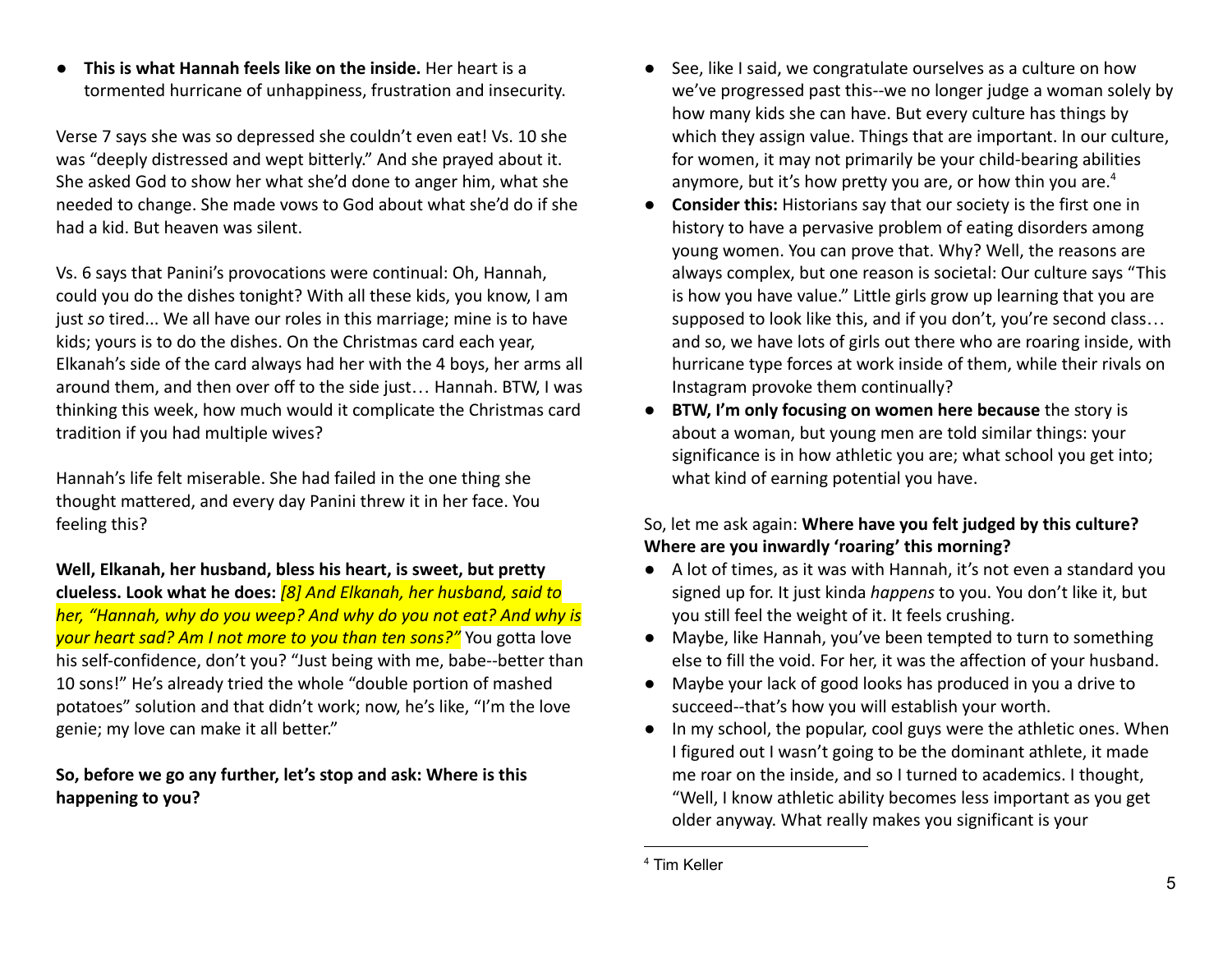intelligence and drive. So that's how I will establish my worth." My significance came from how successful I could be compared to others, and as long as I measured up, I felt fine.

● That impulse has stayed with me throughout my life. If another pastor is outpacing me professionally--if his church and ministry is growing more--my first impulse is to find something wrong with him: "Well, they only grow like that because they are theological compromisers." And maybe they are. But the point is that that impulse in me to find that fault was driven by the fact that I had to find fault with them to establish my own worth.

**Maybe ambition is not your thing. Every time I talk like this I look out at the audience and I see a bunch of people nodding their heads saying, "Yes, I get that,"** and a bunch of others looking like, "What's wrong with you, dude? Should you be our pastor"

Maybe for you it wasn't ambition, but maybe there is some Elkanah somewhere saying to you, "Don't worry if you are not 'enough' in this area, my love will be enough." Maybe you're like, "If I can just have a good family, the love of my husband, decently behaved kids, that will be enough." That's how you deal with those hurricane winds down in there telling you that you are not enough. Or maybe you numb those hurricane feelings of insecurity and doubt through drugs or alcohol or some other stimulant.

But, as with Hannah, it's just not working.

Listen, for many of you, your situation is actually very similar to Hannah. Our culture is different, but not that different. Many women still feel like if they aren't married with kids, a key part of their identity is missing. This is not just sad for them, but *crushing.*

Hannah's hurt is something we all experience at some point, because we're all searching for identity, security and happiness.. So, let's turn from Hannah's hurt to…

### **II. Hannah's Hope**

**Verse 9 is the turning point of Hannah's story,** but if you're not watching closely, you'll miss it. **1:9** "After they had eaten and drunk in Shiloh, Hannah rose." "Hannah rose" is not just a random detail like, "After dinner Hannah stood up and went into the living room." The word "rose" in Hebrew indicates decisive action. She "stood" up--resolved, having made a choice.

**And what was that choice?** Well, look at vs **11**, "And she vowed a vow and said, 'O LORD of hosts, if you will indeed look on the affliction of your servant and remember me and not forget your servant, but will give to your servant a son, then I will give him to the LORD all the days of his life, and no razor shall touch his head."

Saying, "No razor will ever touch his head," indicates her intention to take a Nazarite vow. That's what you did if you wanted to dedicate a kid to Temple service. You see, in those days, you couldn't just decide to become a priest, like I decided to become a pastor and went to seminary. In order to be a priest, you had to be born into the tribe of Levi-- and, if you weren't, the only way to become a priest was to take a Nazarite vow, where you basically renounced membership in your family, gave up all your inheritance and went to live at the Temple. So, basically, Hannah is renouncing everything she would have wanted a son for in the first place. Taking a Nazirite vow meant that this child would not grow up in her house--she wouldn't get the emotional joy of having him around; she wouldn't get to show him off at baseball games; he wouldn't provide for her in her old age.

In this statement, she renounced everything she would have hoped to obtain in having a son! But, watch this: When she was done praying, **1:18,** "Then the woman went her way and ate, and her face was no longer sad."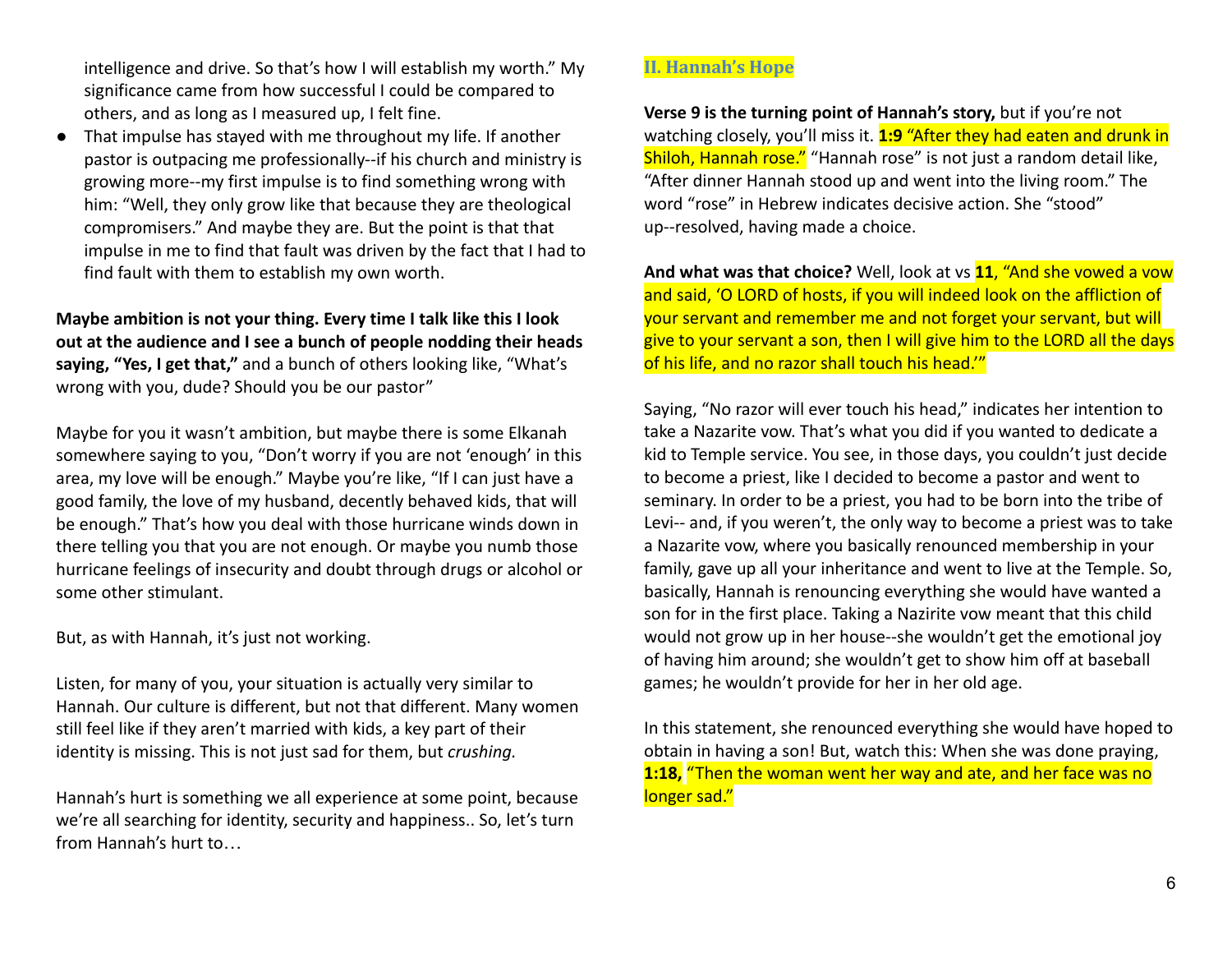She has renounced the one thing she thought she needed to be happy, and she gets up no longer sad. And yes, she would get pregnant at the end of this chapter, but she is joyful long before she finds that out. The order here is important. It's not  $\frac{\text{pray} \rightarrow \text{get}}{\text{pray}}$ <del>pregnant→have joy</del>. It's pray→have joy→get pregnant

**What happened?** The hold that bearing children had on her happiness has been broken.

Hannah found a new source of identity, security and happiness. And what was that? For that answer, we have to turn to chapter 2,

## **III. Hannah's Praise**

In 1 Samuel 2 Hannah writes a song of praise: She says, **2:1,** "My heart exults in the Lord... My delight, my joy is no longer found in having kids, but in God. Because, **2**…there is no rock like our God." "You are a better source of identity, security and happiness than having children, God."

Hannah goes on in this song to talk about God's unfathomable wisdom, his strength, his beauty and his holiness. She says, 2 "There is none holy like the Lord: for there is none besides you; IOW, "knowing you is the ultimate treasure. In you, I have the absolute approval of the only one whose opinion matters, and now, having found my identity, security and happiness in you, I'm no longer dependent on children to provide it. Have them, don't have them; I have you."

**This was Hannah's salvation**: learning to find in God what she had previously sought in having children.

In vs. 4, she contrasts the two different ways people go about trying to find identity, security and happiness, and the result of each way: 4 The bows of the mighty are broken, but the feeble bind on strength. 5 Those who were full have hired themselves out for bread, but those who were hungry have ceased to hunger.

The barren has borne seven, but she who has many children is forlorn.

7 The Lord makes poor and makes rich; he brings low and he exalts. 8 He raises up the poor from the dust; he lifts the needy from the ash heap.

### **There are two ways to try and establish your identity, security and happiness.**

- One is the way of pride: you establish your I, S, H by the strength of your bow--through how many kids you can have or your beauty or your talent or popularity or your ability to earn money--
- the other is the way of faith: you lean into God and let him be the source of these things.
- **If you seek your identity, security and happiness through the way of pride, you will end up broken, hungry and poor.**
- **But, if you seek these things via the way of faith,** you will end up strong, fruitful, and abundantly overflowing.

BTW, Hannah did go on to have a son--his name was Samuel, and he became the greatest prophet Israel had ever known.

In vs. 5, Hannah says, "The barren has borne seven." 7 in Hebrew is the number of completion. This one son would do more for Israel than 10,000 other sons. One "Samuel" had more eternal significance than 10K other children.

Look at vs. 21 Indeed the Lord visited Hannah, and she conceived and bore three (more) sons and two daughters...

God is a good God who loves to bless people, and when Hannah changed her source of identity from "bearer of many children" to "daughter of the King," God blessed her with multiple children.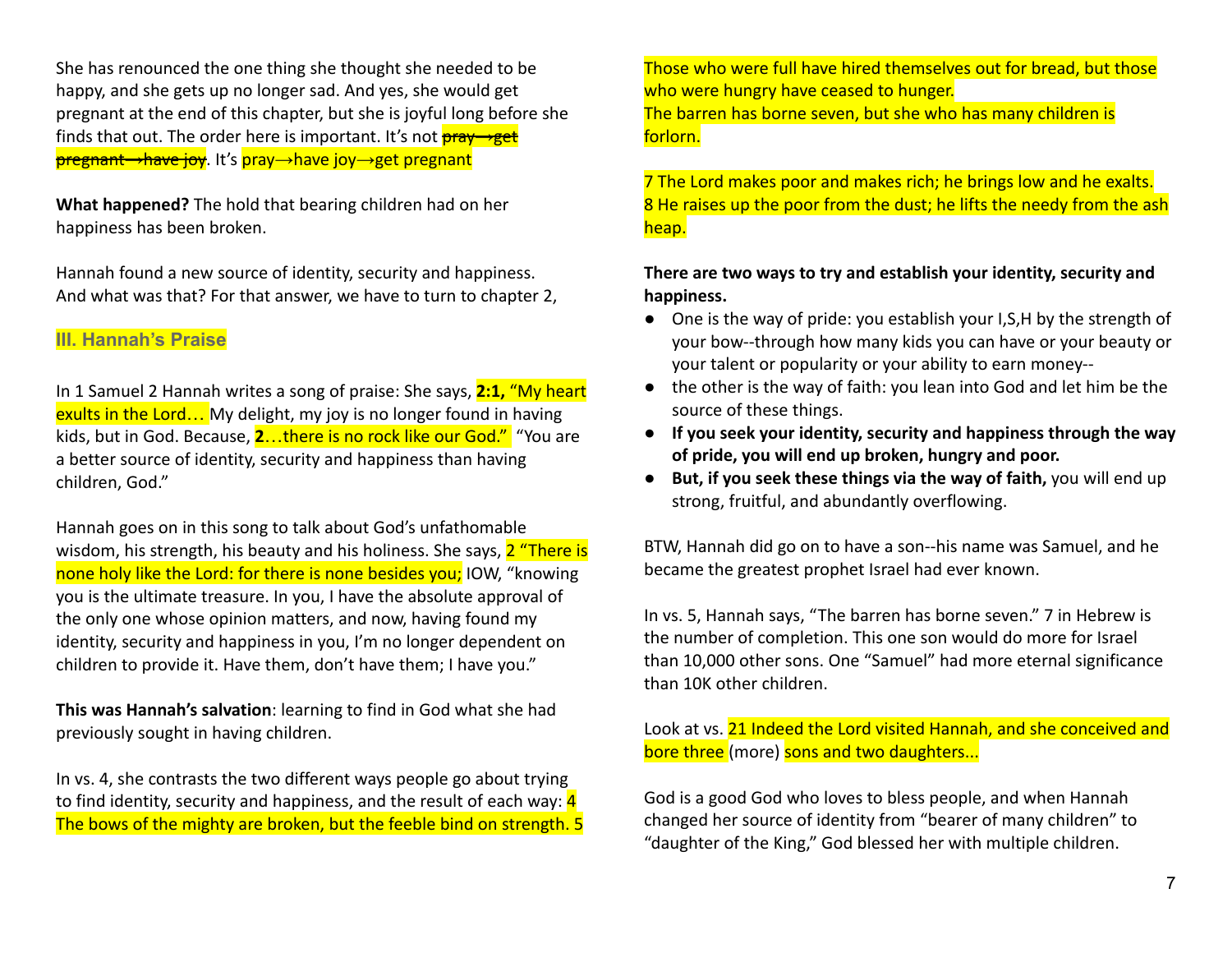Listen: I want to point this out because it is in the text, but please don't hear this that as soon as you get your heart right, God will give you what you'd wanted all along--as is, just get your heart right and God will make you rich and fruitful. That's not the point of this story. But God is a God who loves to bless people. And it's often when we lay down our idolatries, when we release the hold things like success and beauty and fertility and family have on our heart, that God puts a different version of these things--a better version, an eternally significant version of these things, into our hearts. **One Samuel, given to you in faith is worth 10,000 things accomplished by your flesh.**

Which leads me to the last and most important part of this story:

## **IV. Hannah's Promise**

#### **A. There is a parallel between Hannah's story and Israel's story.**

- Just like Hannah sought identity, happiness and security in a son, Israel sought these things in a king.
- To Hannah, God said "Hannah, these things aren't found in sons." To Israel, God says, "These things aren't found in Kings." To both Hannah and Israel, he says, "Identity, security and happiness are found in me."

#### **B. There is a parallel between Hannah's story and your story**

- Hannah looked to a son for identity, security and happiness; Israel looked for a king. The question I've raised for you? *Where are you looking?*
- **What one thing must you have for life to be good?** What do you care the most about obtaining? What one thing could you not imagine life without. What would be devastating to lose? What are you yearning for that feels like life would never be complete without it? Marriage? Children? Success? Praise?
- **Where are you roaring with dissatisfaction and jealousy right now?** What is there that you feel so driven to obtain that it's like you have a hurricane roaring inside of you? Like you can't eat?
- **What are you seeking, and how are you seeking it?** Are you seeking to establish your identity through the accomplishments of pride, or through the humility of faith?
	- **Works righteousness** is where you try to establish your goodness, your salvation, through good works. Being enough; accomplishing enough; doing enough.
	- There are religious versions of works-righteousness: you act good enough to earn God's favor; there are also secular versions of works-righteousness: you accomplish enough to earn everyone else's favor.
	- **Works-righteousness leaves you bitter, insecure and disappointed**.
	- The gospel offers something different: justification by faith. Accepting what God offers you--himself--as a gift.
- In Jesus is all you need for identity, security and happiness. **Your identity** is found in being his child, his servant; doing his will; and hearing "well done, good and faithful servant" one day. **Your security** is knowing that he holds you in his hand and that nothing and no one can ever remove you; **your happiness** is found in doing his will and knowing his pleasure and being assured he will never leave you or forsake you.
- He's the King Israel is looking for, and Hannah, is looking for, and you and I are looking for.
- And there's nothing you can do to earn his love; you receive it as a gift through the humility of faith.

And that leads me to, most importantly,

#### **VAMP**

#### **C. There is a parallel between Hannah's story and Jesus' story.**

● Every Bible story points to Jesus, and this story is no exception. You see, years later the Bible would tell us the story of another woman who faced an impossible birth, just like Hannah. This woman's name was Mary. Her pregnancy was not just improbable,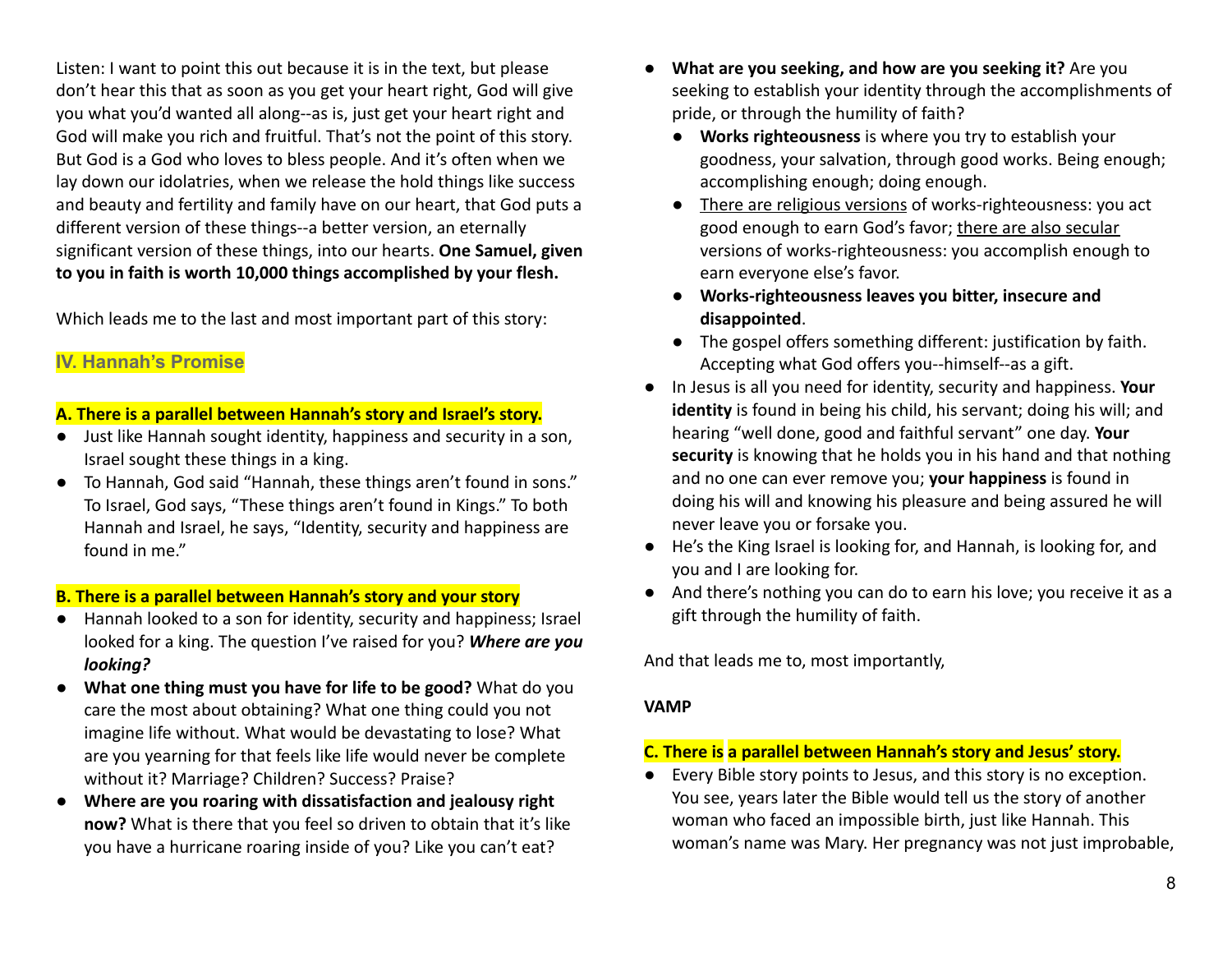like barren Hannah's; hers was IMPOSSIBLE: Mary didn't have a husband and she had never slept with a man.

- As with Hannah, for Mary, having a baby meant the loss of everything *she held onto* for significance and security. For a woman to be pregnant out of wedlock in Mary's day meant the loss of reputation; it meant financial hardship; it meant becoming a societal outcast. **But like Hannah, Mary grasped the gospel, that God was a better source of identity and security than reputation, or power or money,** and so she surrendered herself to God's plan and found her identity, security and happiness in him even if it meant the loss of those other things.
- Mary expressed that hope, just like Hannah did, in a song. It was called "Mary's Magnificat," it's in Luke 1, and, get this, much of the wording parallels Hannah's prayer. It's like Mary was quoting her. Mary says

"My soul magnifies the Lord, and my spirit rejoices in God my Savior, for he has looked on the humble estate of his servant... he has brought down the mighty from their thrones and exalted those of humble estate; he has filled the hungry with good things, and the rich he has sent away empty. (Luke  $1:46 - 53$ 

● Do you hear in that the echoes of Hannah's song? Both Hannah and Mary declare that they have found their identity, their salvation, in a God who cared for the poor and the broken and gave *himself* to them.

**Hannah gave birth to Samuel, who became a priest, Israel's greatest prophet, and the one who anointed Israel's greatest earthly King; Mary gave birth to the One who would be the final Prophet, the great High Priest and the King of Kings: Jesus.<sup>5</sup>**

**We want to read this story and say, "I'm like Hannah. She asked, God answered. So if I ask, God will answer."** And yes. But this story is there PRIMARILY to point you to Jesus.

You see, like Hannah, Jesus would be outcast from society. He would be rejected by men and condemned as a criminal. And, like Hannah, Jesus would pray for deliverance from that shame and curse. But whereas God answered Hannah, God turned his back on Jesus.

Why? It was so that Hannah's REAL shame--and our real shame, our God-forsakenness--could be taken away forever so we could be restored to God. You see, our real need, our real shame and brokenness, the source of all the other pain and brokenness, comes not from the fact that we can't have kids or aren't pretty or aren't successful, our real shame comes from the break in our relationship with our Creator. That's what your soul aches for.

Your real problem is that you have lost the approval of your Heavenly Father and you are alienated from him. You don't need more money or more kids or more success to find significance and security, you need to be reunited to God.

And that's what Jesus, the Messiah, accomplished for you. By being forsaken for us, in our place, he would restore us to God.

So don't just read Hannah's story about God answering a prayer and giving her a kid; read it as a story about how God gives us something better than kids; he gives us Jesus. That's Hannah's hope, and the hope I can offer you also, today.

(Invitation: Prayer)

<sup>5</sup> BTW, most translations of 1 Samuel 2:1–10 translate Hannah's words as declarations (God will cut off the wicked, God will judge the earth, God will strengthen his king). However, technically, in Hebrew, these are requests.

Hannah is praying, "God, send a Savior to cut off the wicked, judge the earth, and bring his Kingdom." Hannah is praying that Jesus would come!